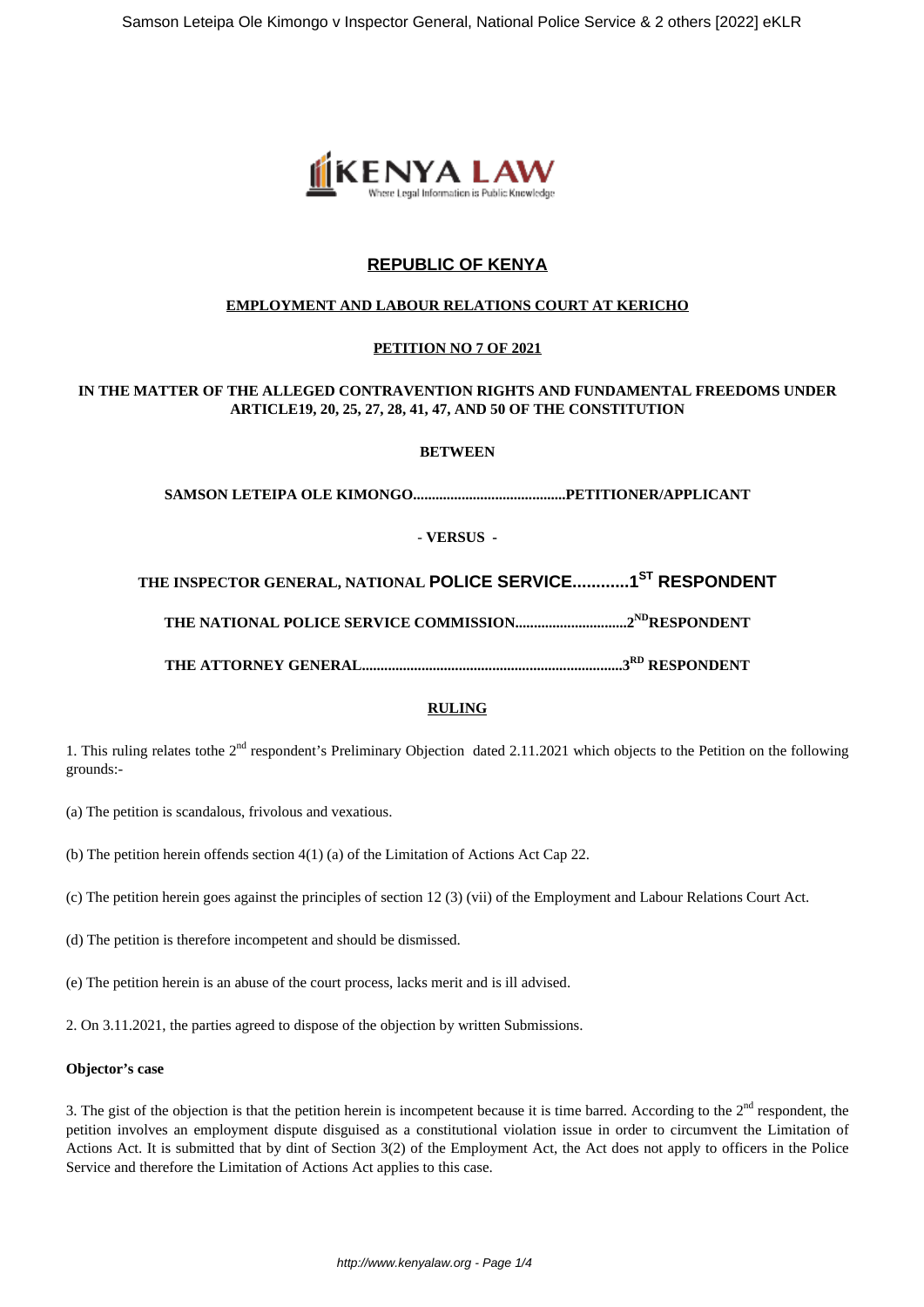4. It observed that the petition was filed after the lapse of 19 years from the date when the cause of action arose, and 13 years after the lapse of the 6 years limitation period provided for suits founded on contract. It is therefore submitted that the suit herein being brought out of time is time barred and consequently, incompetent.

5. For emphasis, the 2nd respondent cited several precedents including **Benjamin WachiraNdiithi v Public Service Commission & another [2014] eKLR, Johnstone OgechiMose v National Police Service Commission [2017] e KLR** and **DaniealKagoGachanja v Inspector General & 2 others [2020] e KLR** where the courts upheld objections similar to the instant one on ground that the petitions involved employment dispute and were filed out of time contrary to section 4 of the Limitation of Actions Act and section 3(2) of the Public Authorities Limitation of Actions (PALA) Act.

6. As regards the reliefs sought, the  $2<sup>nd</sup>$  respondent contends that the court lacks jurisdiction to grant relief in the suit since it is time barred. Further it contends that under section 12(3)(vii) of the ELRC Act, the court barred from ordering reinstatement after the lapse of 3 years from the date of separation.

7. For emphasis, it relied on **Bosire Ongero v Royal Media Services [2015] e KLR, The Owners of the "MV Lillian S" v Caltex Oil Kenya Limited [1989] e KLR, Ann Waceke Makori & 2others v Faulu Microfinance Bank Limited [2021] e KLR and** Yusto Opiyo Onyango v National Police Service Commission & 2 Others [2018] e KLR where the courts held that without jurisdiction the court should not grant any relief but just down its tools.

8. The petitioner did file any submissions to oppose the preliminary objection.

#### **Issues for determination**

9. I have considered the pleadings, objection and the submissions by the parties. The issues for determination are:-

- *a) Whether the objection raises pure points of law*
- *b) Whether suit is time barred*
- *c) Whether the sit offends section 12(3)(vii) of the ELRC Act*

#### **Pure point of law**

10. In the case of **Mukisa Biscuits v Westend Distributor Ltd [1969] EA 696***,*the court observed that: -

*"A preliminary objection is in the nature of what used to be a demurrer. It raises a pure point of law which is argued on the assumption that all facts pleaded by the other side are correct. It cannot be raised if any fact has to be ascertained or if what is sought is the exercise of judicial discretion..."*

11. In this case, I am satisfied that the objection raises some pure points of law which do not need evidence to establish. The points raised can be summed up to say that, the petition is time barred. The said point is capable of ending the suit if they are established.

#### **Time barred suit**

12. There is no dispute that the suit herein is founded on contract of service between the parties herein. It is also a fact that the cause of action herein accrued on 25.2.2002 according paragraph 12 of the petition. Further, it is not disputed that the suit was filed on 4.6.2021, 19 years from the date when the cause of action arose.

13. The petitioner accuses the employer of failure to hear his appeal which he made on 12.3.2003 after his acquittal from criminal case which involved the allegations that led to his dismissal. However, considering the dismissal letter, the petitioner had only seven days to appeal but he delayed for over a year. The said appeal in my view, was time barred and cannot be said that it is pending determination. It is therefore not a ground to validate the instant late petition.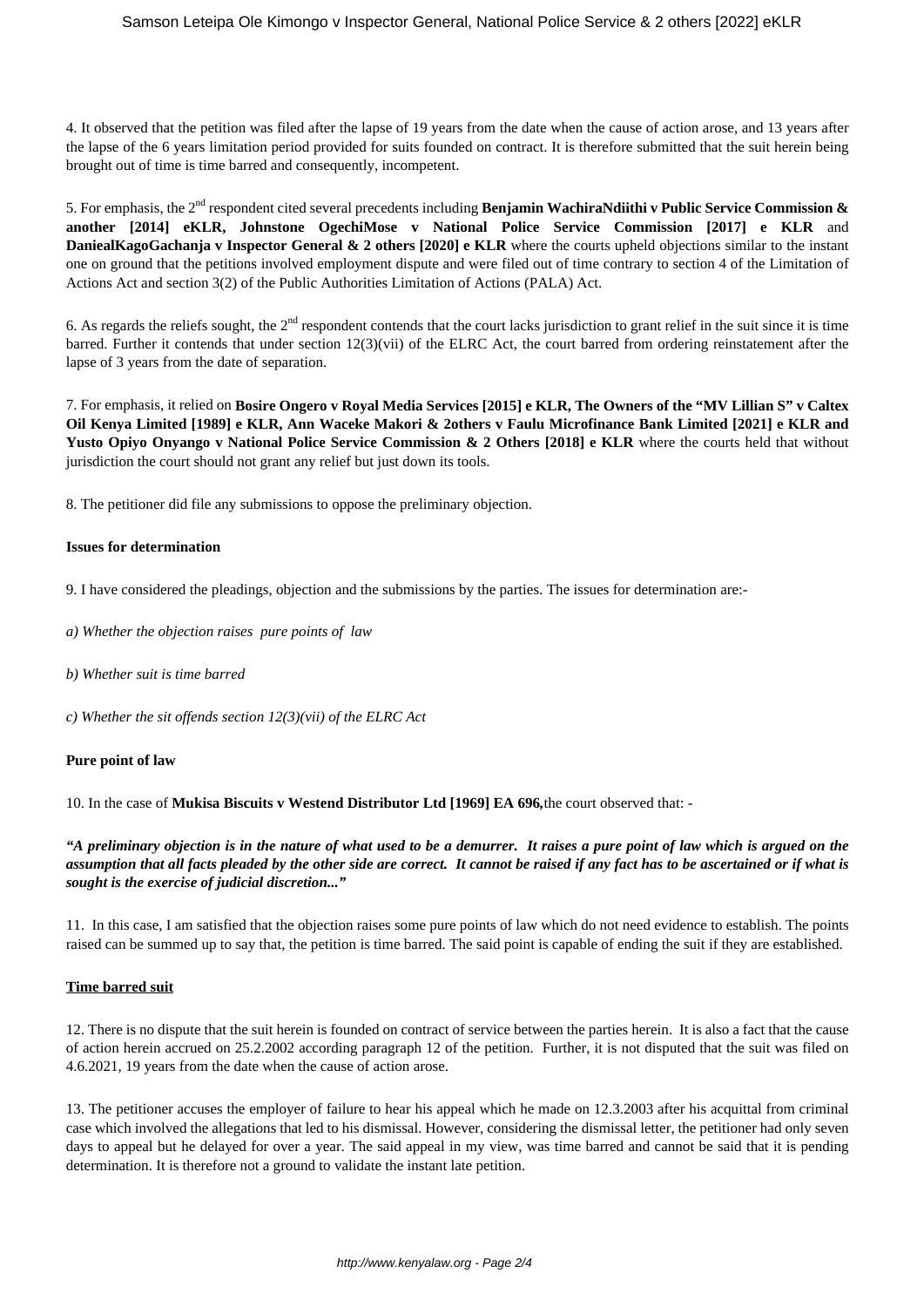14. The relevant law to this matter is Section 3(2) of the PALA Actwhich provides that:-

## *"No proceedings founded on contract shall be brought against the Government or a local authority after the end of three years from the date on which the course of action accrued"*

15. The suit herein is against officers and an organ of the government of Kenya and therefore the petitioner ought to have commenced his suit within three years from 25.2.2002 when he was dismissal. The said period lapsed on 24.2.2005, but he filed the suit on 4.6.2021, more than 19 years from the date of the impugned dismissal. In the circumstances, I find and hold that the suit is time barred by dint of section 3(2) of the PALA Act and it is therefore incompetent.

16. I gather support from the Court of Appeal decision in **Anaclet Kalia Musau –vs Attorney General & 2 others [2020] e KLR** that:-

## *"...the overriding purpose of all limitation statutes is based on the maxim interest reipublicaeut sit finis litium, that it is in the public interest that there be an end to litigation. A party will not be permitted to prosecute stale claims."*

17. Having found that the suit is time barred it is also obvious the court lacks jurisdiction to entertain the same. In my view it is common sense that the lapse of limitation period means that the mandate of the court to receive and entertain proceedings in a particular cause of action is extinguished by effluxion of time.

18. I gather support from the case of **Bakery Confectionery food Manufacturing and allied workers union –vs Razo Limited [2021] e KLR** where Onyango J held hat:

*"The claimant did not file the matter in court until 25th February 2016 which is 5 years after the last course of action arose. As such the suit is statute barred and the court does not have jurisdiction to hear and determine the claim."*

19. I am further guided the case of **The Owners of the "Motor Vessel Lilian S" v Caltex Oil (Kenya) Ltd [1989] eKLR,** where the Court of Appeal held that:

*"I think that it is reasonably plain that a question of jurisdiction ought to be raised at the earliest opportunity and the court seized of the matter is then obliged to decide the issue right away on the material before it. Jurisdiction is everything. Without it, a court has no power to make one more step. Where a court has no jurisdiction, there would be no basis for a continuation of proceedings pending other evidence. A court of law downs tools in respect of the matter before it the moment it holds the opinion that it is without jurisdiction."* 

20. In view of the foregoing findings and observations I uphold the preliminary objection by the  $2<sup>nd</sup>$  respondent and strike out the suit with direction that each party shall bear own costs.

## **DATED, SIGNED AND DELIVERED AT NAKURU THIS 20TH DAY OF JANUARY, 2022.**

**ONESMUS N MAKAU**

**JUDGE**

#### **ORDER**

**In view of the declaration of measures restricting court operations due to the Covid-19 pandemic and in light of the directions issued by his Lordship, the Chief Justice on 15th April 2020, this ruling has been delivered to the parties online with their consent, the parties having waived compliance with Rule28 (3) of the ELRC Procedure Rules which requires that all judgments and rulings shall be dated, signed and delivered in the open court.**

**ONESMUS N. MAKAU**